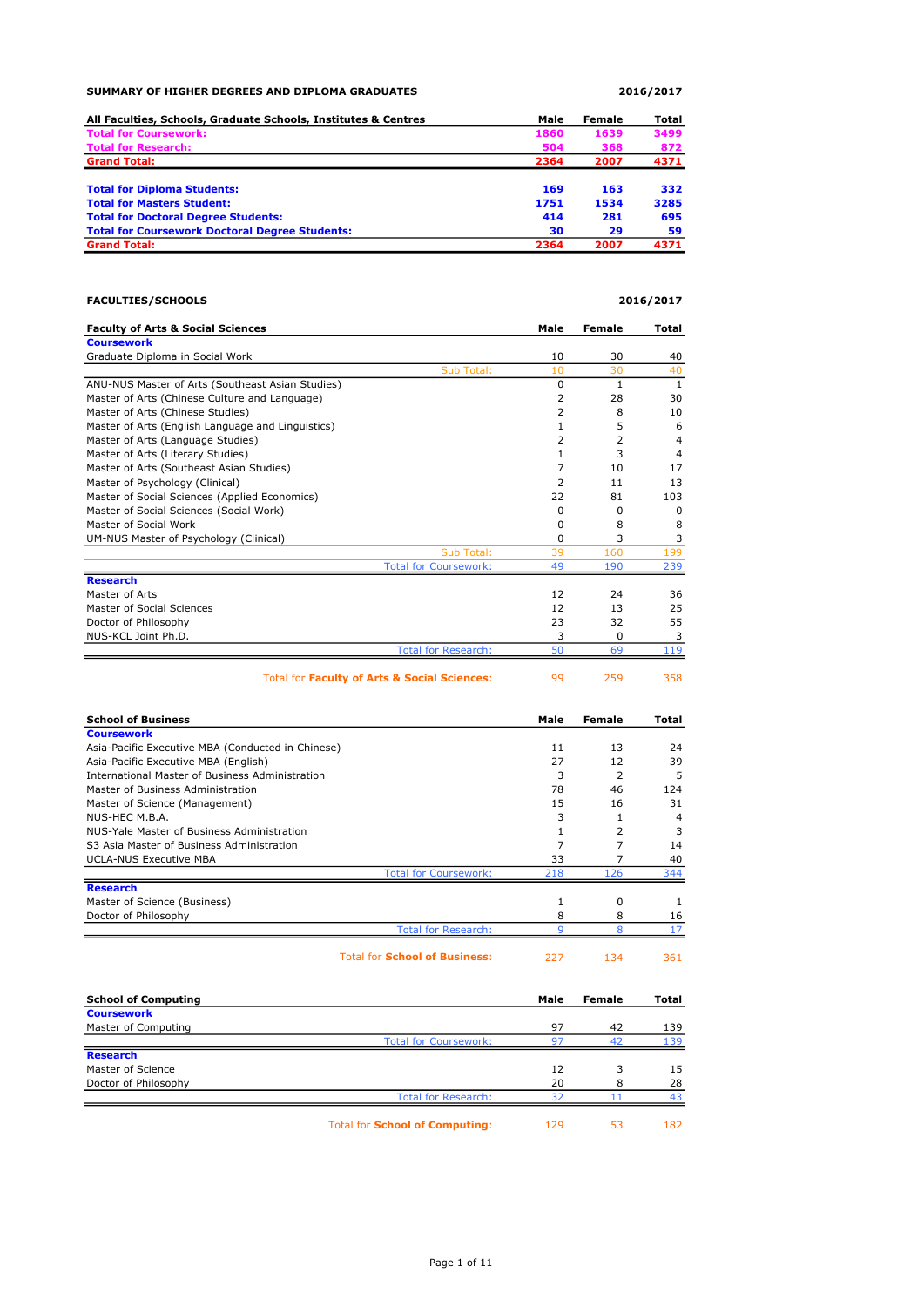| <b>Faculty of Dentistry</b>                             | Male | Female         | Total |
|---------------------------------------------------------|------|----------------|-------|
| <b>Coursework</b>                                       |      |                |       |
| Graduate Diploma in Dental Implantology                 | 2    | 2              | 4     |
| Sub Total:                                              |      |                |       |
| Master of Dental Surgery (Endodontics)                  |      | $\overline{2}$ | 3     |
| Master of Dental Surgery (Oral & Maxillofacial Surgery) |      | o              |       |
| Master of Dental Surgery (Orthodontics)                 | 4    |                | 6     |
| Master of Dental Surgery (Periodontology)               |      |                |       |
| Master of Dental Surgery (Prosthodontics)               | 0    | 3              |       |
| Sub Total:                                              |      | 8              | 15    |
| <b>Total for Coursework:</b>                            | q    | 10             | 19    |
| <b>Research</b>                                         |      |                |       |
| Master of Science                                       | 0    |                |       |
| Doctor of Philosophy                                    | 0    | 2              |       |
| <b>Total for Research:</b>                              |      |                |       |
| <b>Total for Faculty of Dentistry:</b>                  | 9    | 13             | 22    |
| School of Desian & Environment                          | Male | Fomalo         | Total |

| <b>School of Design &amp; Environment</b>                 |                              | Male | Female | Total |
|-----------------------------------------------------------|------------------------------|------|--------|-------|
| <b>Coursework</b>                                         |                              |      |        |       |
| Master of Architecture                                    |                              | 61   | 52     | 113   |
| Master of Arts (Urban Design)                             |                              | 8    | 15     | 23    |
| Master of Landscape Architecture                          |                              |      | 10     | 11    |
| Master of Science (Building Performance & Sustainability) |                              | 12   | 12     | 24    |
| Master of Science (Environmental Management)              |                              | 12   | 12     | 24    |
| Master of Science (Integrated Sustainable Design)         |                              |      | 14     | 21    |
| Master of Science (Project Management)                    |                              | 40   | 22     | 62    |
| Master of Science (Real Estate)                           |                              | 12   | 13     | 25    |
|                                                           | <b>Total for Coursework:</b> | 160  | 159    | 319   |
| <b>Research</b>                                           |                              |      |        |       |
| Master of Science (Real Estate and Urban Economics)       |                              | 0    |        |       |
| Doctor of Philosophy                                      |                              | 6    | 0      | 6     |
|                                                           | <b>Total for Research:</b>   |      |        |       |
|                                                           |                              |      |        |       |

Total for **School of Design & Environment:** 167 162 329

| <b>Faculty of Engineering</b>                                 | Male     | Female         | Total    |
|---------------------------------------------------------------|----------|----------------|----------|
| <b>Coursework</b>                                             |          |                |          |
| Sub Total:                                                    | $\Omega$ | 0              | $\Omega$ |
| M.Sc (Hydraulic Engrg & Water Resources Mgmt)                 | 9        | $\overline{4}$ | 13       |
| Master of Science (Chemical Engineering)                      | 20       | 13             | 33       |
| Master of Science (Civil Engineering)                         | 48       | 17             | 65       |
| Master of Science (Electrical Engineering)                    | 72       | 47             | 119      |
| Master of Science (Environmental Engineering)                 | 11       | 20             | 31       |
| Master of Science (Geotechnical Engineering)                  | 7        | 9              | 16       |
| Master of Science (Industrial and Systems Engineering)        | 46       | 29             | 75       |
| Master of Science (Intellectual Property Management)          | 5        | 6              | 11       |
| Master of Science (Management of Technology)                  | 40       | 32             | 72       |
| Master of Science (Materials Science and Engineering)         | 15       | 14             | 29       |
| Master of Science (Mechanical Engineering)                    | 63       | 12             | 75       |
| Master of Science (Mechatronics)                              | $\Omega$ | $\Omega$       | $\Omega$ |
| Master of Science (Offshore Technology)                       | 21       | 5              | 26       |
| Master of Science (Safety, Health & Environmental Technology) | 23       | 21             | 44       |
| Master of Science (Supply Chain Management)                   | 25       | 52             | 77       |
| Master of Science (Systems Design and Management)             | 8        | 13             | 21       |
| Master of Science (Transportation Systems and Management)     | 7        | 10             | 17       |
| <b>Total for Coursework:</b>                                  | 420      | 304            | 724      |
| <b>Research</b>                                               |          |                |          |
| Master of Engineering                                         | 27       | 15             | 42       |
| Doctor of Philosophy                                          | 154      | 71             | 225      |
| NUS-ICL Joint Ph.D. (FoE)                                     | 3        | $\Omega$       | 3        |
| NUS-IITM Joint Ph.D.                                          | 0        | 0              | $\Omega$ |
| <b>Total for Research:</b>                                    | 185      | 86             | 271      |

Total for Faculty of Engineering: 605 390 995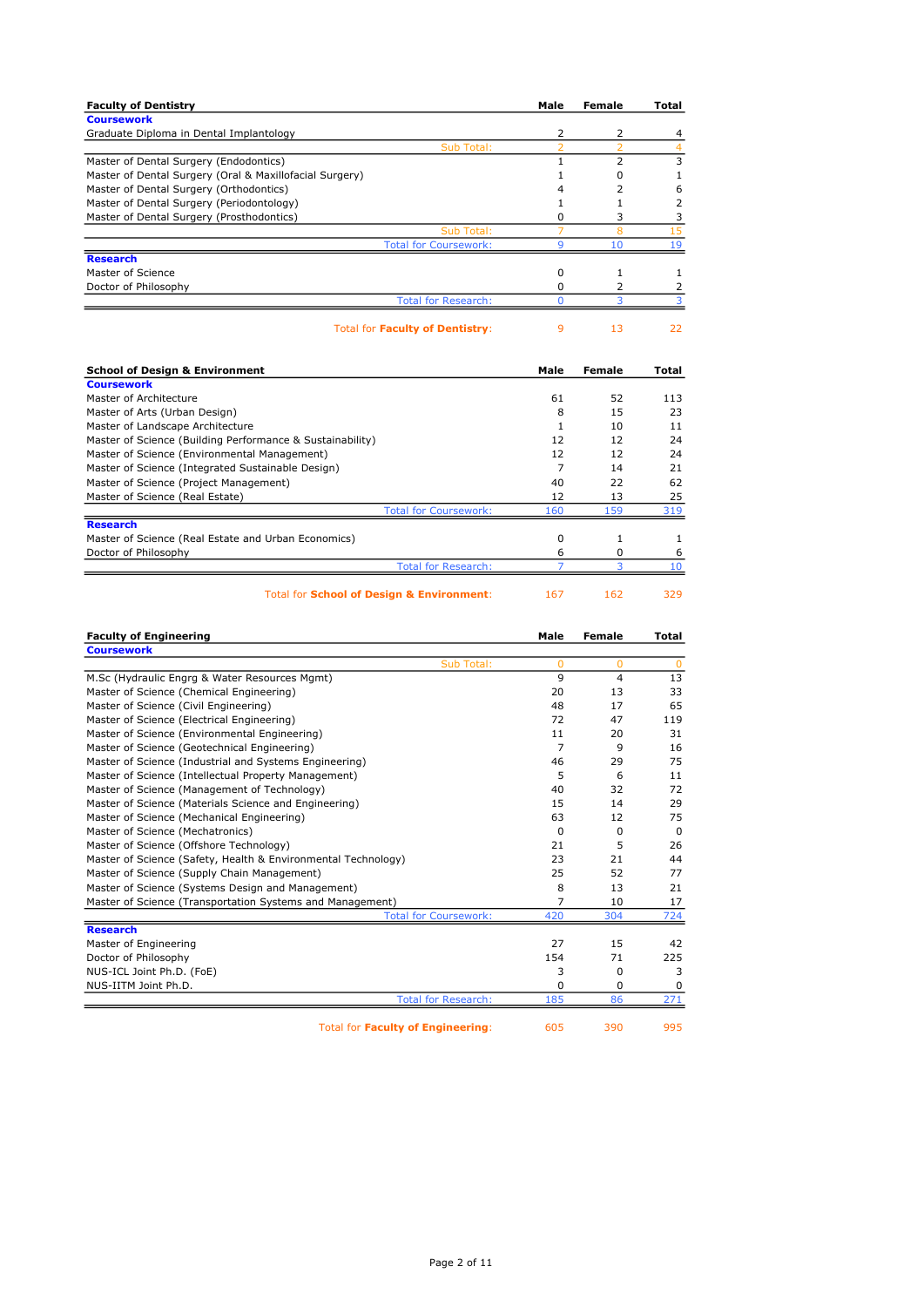| <b>Faculty of Law</b>                                                                                          | Male         | Female               | Total              |
|----------------------------------------------------------------------------------------------------------------|--------------|----------------------|--------------------|
| <b>Coursework</b>                                                                                              |              |                      |                    |
| Graduate Diploma in Maritime & Arbitration<br>Sub Total:                                                       | 5<br>5       | 2<br>$\overline{2}$  | 7<br>7             |
| Master of Laws                                                                                                 | 5            | $\overline{2}$       | $\overline{7}$     |
| Master of Laws (Asian Legal Studies)                                                                           | 1            | 0                    | $\mathbf{1}$       |
| Master of Laws (Corporate & Financial Services Law)                                                            | 8            | 21                   | 29                 |
| Master of Laws (Intellectual Property & Technology Law)                                                        | 1            | 6                    | 7                  |
| Master of Laws (International & Comparative Law)                                                               | 1            | 7                    | 8                  |
| Master of Laws (International Arbitration & Dispute Resolution)<br>Master of Laws (International Business Law) | 6<br>7       | 1<br>23              | 7<br>30            |
| Master of Laws (Maritime Law)                                                                                  | 5            | 4                    | 9                  |
| Sub Total:                                                                                                     | 34           | 64                   | 98                 |
| <b>Total for Coursework:</b>                                                                                   | 39           | 66                   | 105                |
| <b>Research</b>                                                                                                |              |                      |                    |
| Doctor of Philosophy<br><b>Total for Research:</b>                                                             | 1<br>1       | 0<br>0               | 1<br>1             |
|                                                                                                                |              |                      |                    |
| Total for Faculty of Law:                                                                                      | 40           | 66                   | 106                |
| Lee Kuan Yew School of Public Policy                                                                           | Male         | Female               | Total              |
| <b>Coursework</b><br>Master in Public Administration                                                           | 36           | 19                   | 55                 |
| Master in Public Administration and Management                                                                 | 37           | 22                   | 59                 |
| Master in Public Management                                                                                    | 8            | 9                    | 17                 |
| Master in Public Policy                                                                                        | 42           | 41                   | 83                 |
| Sub Total:                                                                                                     | 123          | 91                   | 214                |
| <b>Total for Coursework:</b>                                                                                   | 123          | 91                   | 214                |
| <b>Research</b><br>Doctor of Philosophy                                                                        | 4            | 3                    | 7                  |
| <b>Total for Research:</b>                                                                                     | 4            | 3                    | 7                  |
| <b>Total for Lee Kuan Yew School of Public Policy:</b>                                                         | 127          | 94                   | 221                |
|                                                                                                                |              |                      |                    |
| Saw Swee Hock School of Public Health<br><b>Coursework</b>                                                     | Male         | Female               | Total              |
| Master of Public Health                                                                                        | 14           | 15                   | 29                 |
| <b>Total for Coursework:</b>                                                                                   | 14           | 15                   | 29                 |
| <b>Research</b>                                                                                                |              |                      |                    |
| Master of Science                                                                                              | 0            | 3                    | 3                  |
| Doctor of Philosophy<br><b>Total for Research:</b>                                                             | 1<br>1       | $\overline{7}$<br>10 | 8<br>11            |
| <b>Total for Saw Swee Hock School of Public Health:</b>                                                        | 15           | 25                   | 40                 |
| <b>Faculty of Science</b>                                                                                      | Male         | Female               | Total              |
| <b>Coursework</b>                                                                                              |              |                      |                    |
| Joint Master of Science in Industrial Chemistry                                                                | 10           | 5                    | 15                 |
| Master of Science (Applied Physics)                                                                            | 4            | 3                    | 7                  |
| Master of Science (Chemistry)                                                                                  | 13<br>11     | 22                   | 35                 |
| Master of Science (Mathematics)<br>Master of Science (Pharmaceutical Sciences and Technology)                  | 3            | 3<br>3               | 14<br>6            |
| Master of Science (Physics)                                                                                    | 4            | 0                    | 4                  |
| Master of Science (Quantitative Finance)                                                                       | 19           | 34                   | 53                 |
| Master of Science (Statistics)                                                                                 | 29           | 50                   | 79                 |
| Master of Science In Financial Engineering                                                                     | 67           | 60                   | 127                |
| NUS-ANU Master of Science (Science Communication)                                                              | 5            | 6                    | 11                 |
| Doctor of Pharmacy                                                                                             | $\mathbf{1}$ | 6                    | 7                  |
| <b>Total for Coursework:</b><br><b>Research</b>                                                                | 166          | 192                  | 358                |
| Master of Science                                                                                              | 14           | 14                   | 28                 |
| Doctor of Philosophy                                                                                           | 89           | 62                   | 151                |
| NUS-ICL Joint Ph.D. (FoS)                                                                                      | 5            | 0                    | 5                  |
| Ph.D. in Mechanobiology (FoS)                                                                                  | 2            | 2                    | 4                  |
| <b>Total for Research:</b><br><b>Total for Faculty of Science:</b>                                             | 113<br>279   | 82<br>274            | <u> 195</u><br>553 |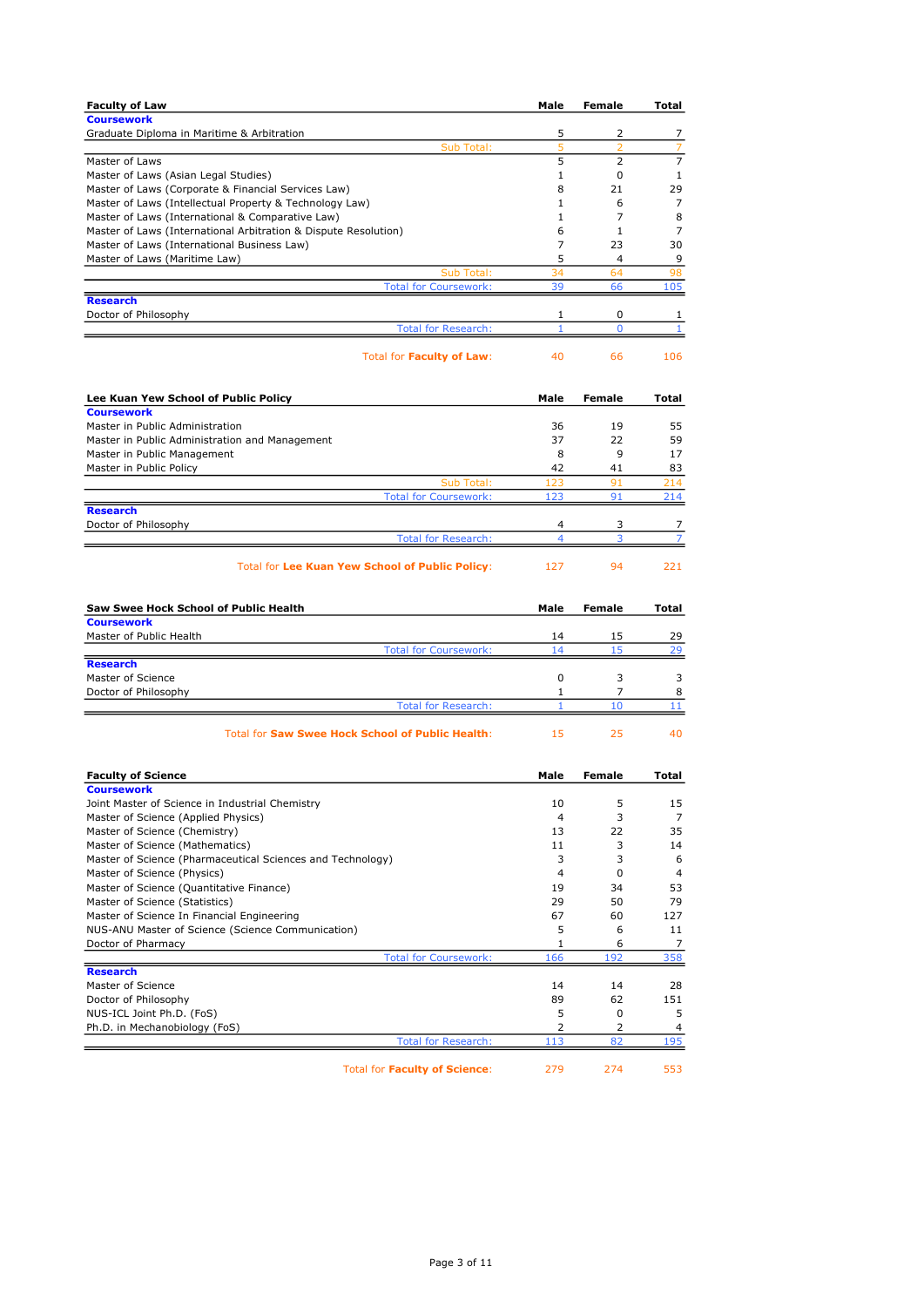| Yong Loo Lin School of Medicine                           | Male         | <b>Female</b>    | Total        |
|-----------------------------------------------------------|--------------|------------------|--------------|
| <b>Coursework</b>                                         |              |                  |              |
| Graduate Diploma in Family Medicine                       | 32           | 34               | 66           |
| Graduate Diploma in Family Practice Dermatology           | 22           | 8                | 30           |
| Graduate Diploma in Geriatric Medicine                    | 5            | $\overline{7}$   | 12           |
| Graduate Diploma in Mental Health                         | 9            | 3                | 12           |
| Graduate Diploma in Palliative Medicine                   | 14           | 5                | 19           |
| Sub Total:                                                | 82           | 57               | 139          |
| Master of Clinical Investigation                          | 12           | 10               | 22           |
| Master of Medicine (Anaesthesiology)                      | 7            | 15               | 22           |
| Master of Medicine (Diagnostic Radiology)                 | 25           | 16               | 41           |
| Master of Medicine (Emergency Medicine)                   | 7            | $\overline{7}$   | 14           |
| Master of Medicine (Family Medicine)                      | 28           | 26               | 54           |
| Master of Medicine (Internal Medicine)                    | 44           | 44               | 88           |
| Master of Medicine (Obstetrics and Gynaecology)           | 1            | 5                | 6            |
| Master of Medicine (Ophthalmology)                        | 11           | 8                | 19           |
| Master of Medicine (Orthopaedic Surgery)                  | 18           | 1                | 19           |
| Master of Medicine (Otorhinolaryngology)                  | $\mathbf{1}$ | $\overline{4}$   | 5            |
| Master of Medicine (Paediatric Medicine)                  | 3            | 26               | 29           |
| Master of Medicine (Surgery)                              | 39           | 16               | 55           |
| Master of Nursing                                         | $\mathbf{1}$ | 32               | 33           |
| Master of Science (Audiology)                             | 6            | 11               | 17           |
| Master of Science (Speech and Language Pathology)         | 0            | 20               | 20           |
| Sub Total:                                                | 203          | 241              | 444          |
| <b>Total for Coursework:</b>                              | 285          | 298              | 583          |
| <b>Research</b>                                           |              |                  |              |
| Master of Science                                         | 8            | $\overline{7}$   | 15           |
| Master of Science (Nursing)                               | 0            | $\mathbf{1}$     | $\mathbf{1}$ |
| Doctor of Philosophy                                      | 27           | 45               | 72           |
| Doctor of Philosophy (Nursing)                            | 0            | $\overline{4}$   | 4            |
| PhD in Cancer Biology                                     | 4            | 5                | 9            |
| <b>Total for Research:</b>                                | 39           | 62               | 101          |
| Total for Yong Loo Lin School of Medicine:                | 324          | 360              | 684          |
| Yong Siew Toh Conservatory of Music                       | Male         | <b>Female</b>    | Total        |
| <b>Research</b>                                           |              |                  |              |
| Master of Music<br><b>Total for Research:</b>             | 1<br>1       | 0<br>$\mathbf 0$ | 1<br>1       |
|                                                           |              |                  |              |
| <b>Total for Yong Siew Toh Conservatory of Music:</b>     | 1            | $\overline{0}$   | 1            |
| DUKE-NUS MEDICAL SCHOOL                                   | Male         | <b>Female</b>    | Total        |
| <b>Coursework</b>                                         |              |                  |              |
| Doctor of Medicine                                        | 29           | 23               | 52           |
| <b>Total for Coursework:</b>                              | 29           | 23               | 52           |
| <b>Research</b>                                           |              |                  |              |
| Doctor Of Philosophy                                      | 6<br>6       | 8<br>8           | 14<br>14     |
| <b>Total for Research:</b>                                |              |                  |              |
| <b>Total for Duke-NUS Graduate Medical School S'pore:</b> | 35           | 31               | 66           |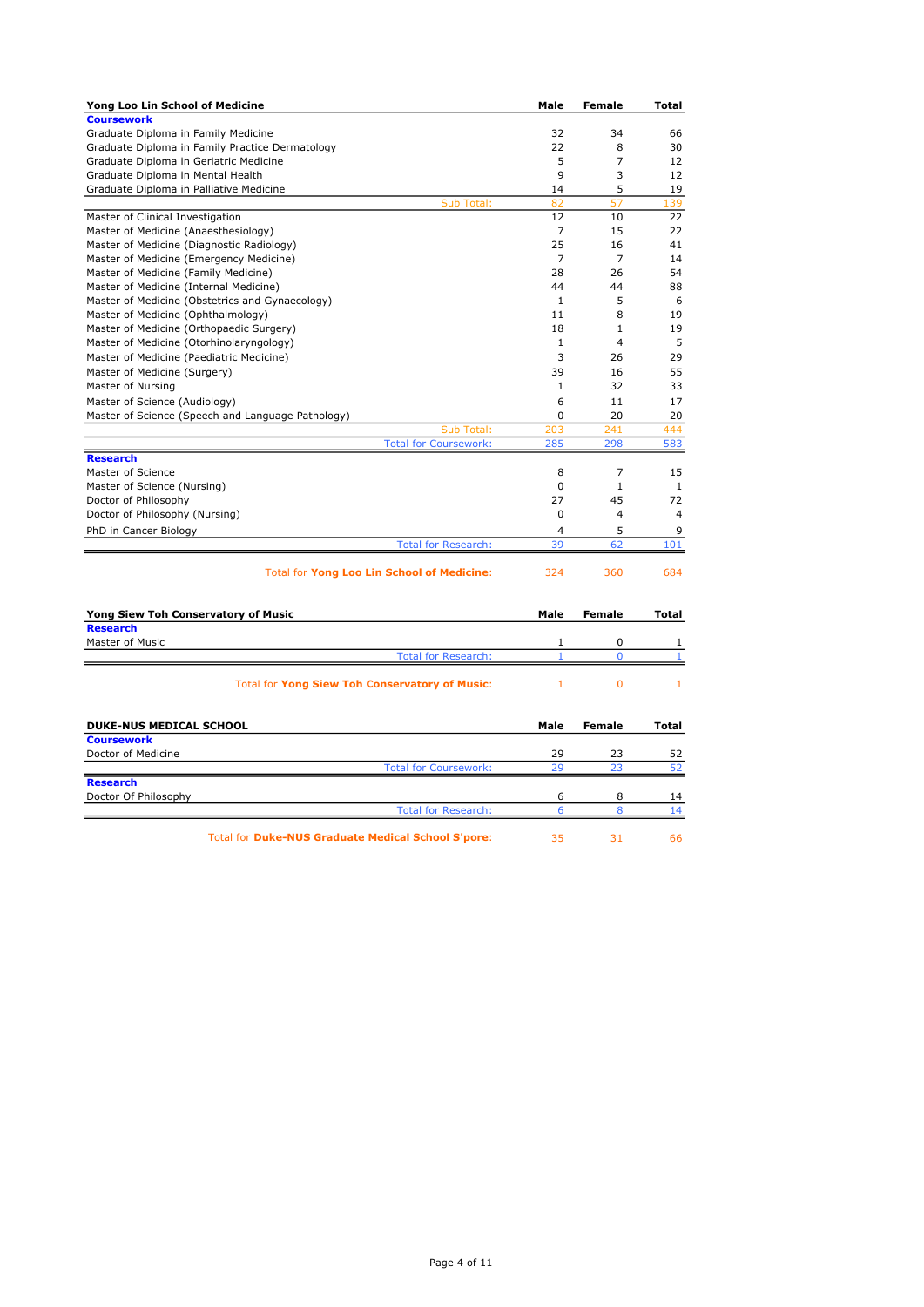### INSTITUTES/CENTRES 2016/2017

| <b>Institute of Systems Science</b>                  | Male           | <b>Female</b>  | Total          |
|------------------------------------------------------|----------------|----------------|----------------|
| <b>Coursework</b>                                    |                |                |                |
| Graduate Diploma (Enterprise Business Analytics)     | 3              | 0              | 3              |
| Graduate Diploma (Knowledge Engineering)             | 3              | $\mathbf{1}$   | 4              |
| Graduate Diploma (Software Engineering)              | $\mathbf{1}$   | $\mathbf{1}$   | 2              |
| Graduate Diploma in Systems Analysis                 | 63             | 68             | 131            |
| Sub Total:                                           | 70             | 70             | 140            |
| Master of Technology (Knowledge Engineering)         | 44             | 14             | 58             |
| Master of Technology (Software Engineering)          | 71             | 14             | 85             |
| Master of Technology (Enterprise Business Analytics) | 40             | 21             | 61             |
| Sub Total:                                           | 155            | 49             | 204            |
| <b>Total for Coursework:</b>                         | 225            | 119            | 344            |
| Total for Institute of Systems Science:              | 225            | 119            | 344            |
| NUS Grad Sch for Integrative Sci & Engg              | Male           | Female         | Total          |
| <b>Research</b>                                      |                |                |                |
| Doctor of Philosophy                                 | 55             | 17             | 72             |
| NUS-ICL Joint Ph.D. (NGS)                            | 0              | 1              | $\mathbf{1}$   |
| Ph.D. in Mechanobiology (NGS)                        | $\overline{2}$ | 5              | $\overline{7}$ |
| <b>Total for Research:</b>                           | 57             | 23             | 80             |
| Total for NUS Grad Sch for Integrative Sci & Engg:   | 57             | 23             | 80             |
| <b>Temasek Defence Systems Institute</b>             | Male           | Female         | Total          |
| <b>Coursework</b>                                    |                |                |                |
| Master of Science (Defence Technology and Systems)   | 25             | 2              | 27             |
| <b>Total for Coursework:</b>                         | 25             | $\overline{z}$ | 27             |
| Total for Temasek Defence Systems Institute:         | 25             | $\overline{2}$ | 27             |
| The Logistics Institute - Asia Pacific               | Male           | Female         | Total          |
| <b>Coursework</b>                                    |                |                |                |
| Master of Science (Supply Chain Management)          | 3              | 1              | 4              |
| <b>Total for Coursework:</b>                         | 3              | $\mathbf{1}$   | 4              |
| Total for The Logistics Institute - Asia Pacific:    | 3              | 1              | 4              |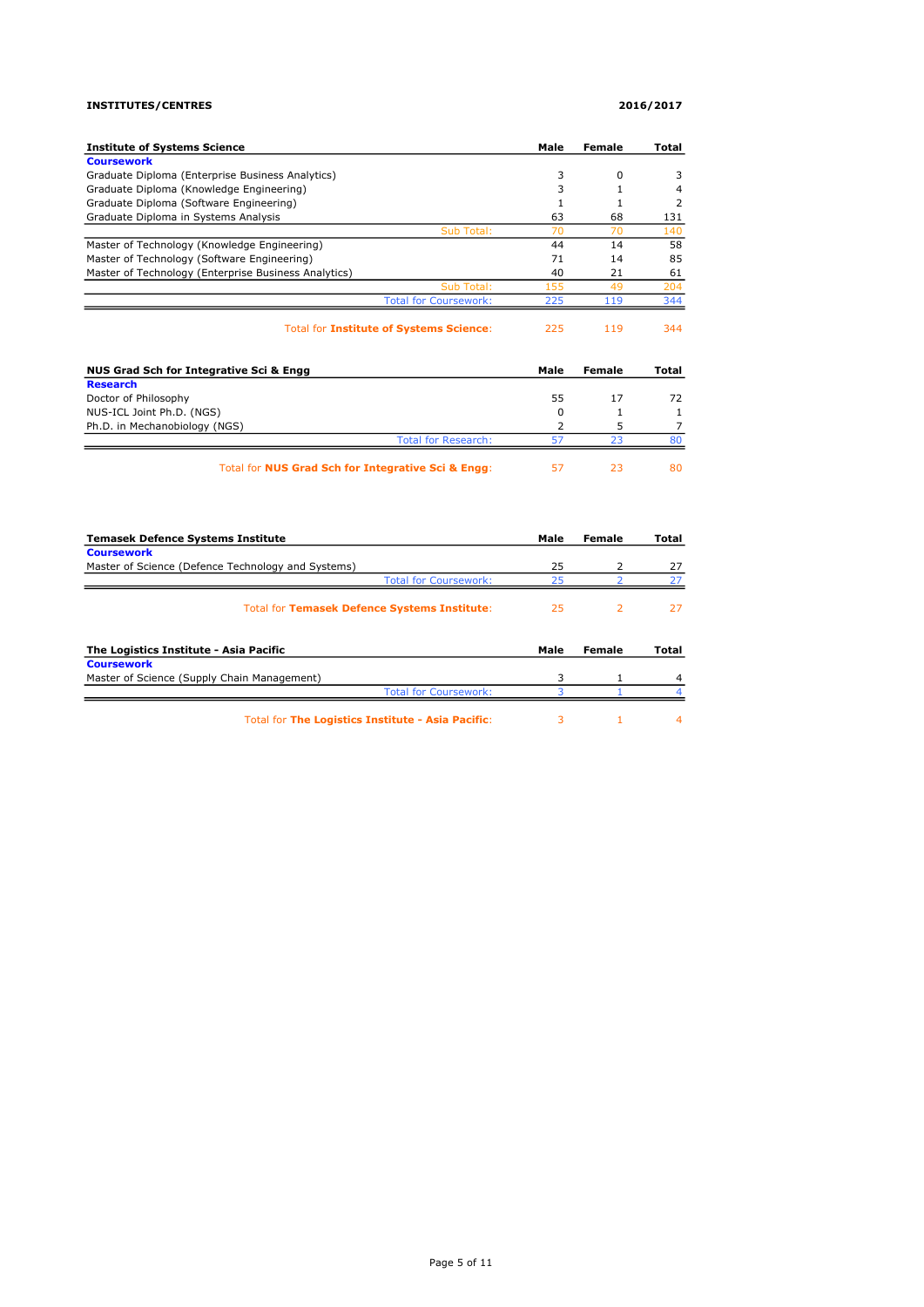# SUMMARY OF HIGHER DEGREES AND DIPLOMA GRADUATES 2015/2016

| All Faculties, Schools, Graduate Schools, Institutes & Centres | Male | Female | Total |
|----------------------------------------------------------------|------|--------|-------|
| <b>Total for Coursework:</b>                                   | 1828 | 1513   | 3341  |
| <b>Total for Research:</b>                                     | 524  | 395    | 919   |
| <b>Grand Total:</b>                                            | 2352 | 1908   | 4260  |
| <b>Total for Diploma Students:</b>                             | 181  | 172    | 353   |
| <b>Total for Masters Student:</b>                              | 1713 | 1382   | 3095  |
| <b>Total for Doctoral Degree Students:</b>                     | 433  | 317    | 750   |
| <b>Total for Coursework Doctoral Degree Students:</b>          | 25   | 37     | 62    |
| <b>Grand Total:</b>                                            | 2352 | 1908   | 4260  |

# FACULTIES/SCHOOLS 2015/2016

| <b>Faculty of Arts &amp; Social Sciences</b>  | Male | Female   | Total    |
|-----------------------------------------------|------|----------|----------|
| <b>Coursework</b>                             |      |          |          |
| Graduate Diploma in Social Work               | 7    | 26       | 33       |
| Sub Total:                                    | 7    | 26       | 33       |
| Master of Arts (Chinese Studies)              | 1    | 37       | 38       |
| Master of Arts (Language Studies)             | 2    | 13       | 15       |
| Master of Arts (Literary Studies)             |      | 4        | 5        |
| Master of Arts (Southeast Asian Studies)      | 9    | 6        | 15       |
| Master of Psychology (Clinical)               | 2    | 8        | 10       |
| Master of Social Sciences (Applied Economics) | 23   | 61       | 84       |
| Master of Social Sciences (Social Work)       | 0    | $\Omega$ | $\Omega$ |
| Master of Social Work                         | 2    | 8        | 10       |
| UM-NUS Master of Psychology (Clinical)        | 2    | 5        | 7        |
| Sub Total:                                    | 42   | 142      | 184      |
| <b>Total for Coursework:</b>                  | 49   | 168      | 217      |
| <b>Research</b>                               |      |          |          |
| Master of Arts                                | 13   | 13       | 26       |
| Master of Social Sciences                     | 16   | 15       | 31       |
| Doctor of Philosophy                          | 21   | 28       | 49       |
| NUS-KCL Joint Ph.D.                           | 1    | $\Omega$ | 1        |
| NUS-Edinburgh Joint Ph.D.                     | 0    | 1        | 1        |
| <b>Total for Research:</b>                    | 51   | 57       | 108      |
| Total for Faculty of Arts & Social Sciences:  | 100  | 225      | 325      |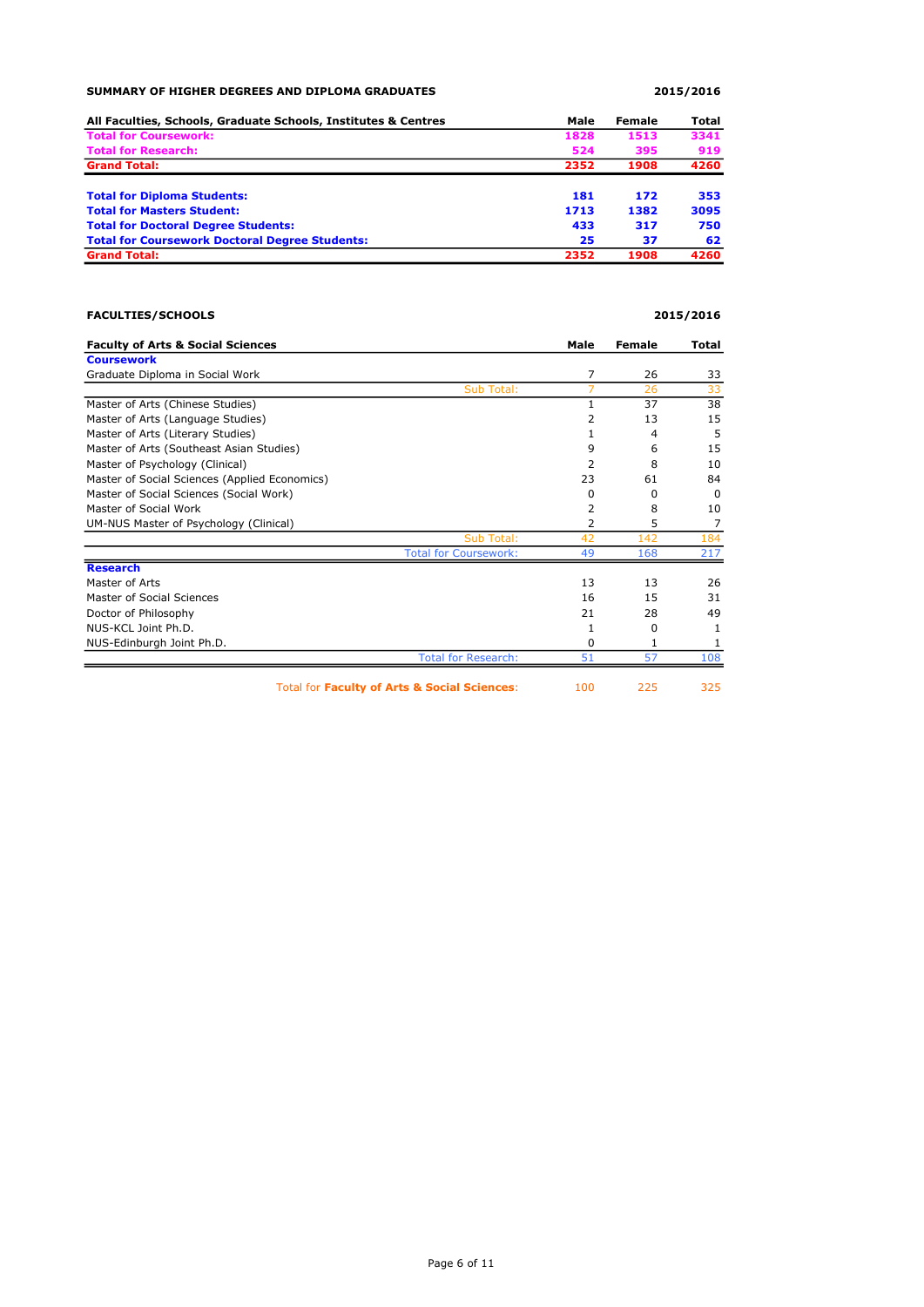| <b>School of Business</b>                               | Male           | Female         | Total          |
|---------------------------------------------------------|----------------|----------------|----------------|
| <b>Coursework</b>                                       |                |                |                |
| Asia-Pacific Executive MBA (Conducted in Chinese)       | 31             | 9              | 40             |
| Asia-Pacific Executive MBA (English)                    | 25             | 7              | 32             |
| International Master of Business Administration         | 2              | 3              | 5              |
| Master of Business Administration                       | 94             | 50             | 144            |
| Master of Business Administration (with NGS PhD)        | 1              | 0              | 1              |
| Master of Science (Management)                          | 14             | 11             | 25             |
| NUS-HEC M.B.A.                                          | 5              | $\Omega$       | 5              |
| NUS-Yale Master of Business Administration              | $\overline{2}$ | 4              | 6              |
| S3 Asia Master of Business Administration               | 10             | 4              | 14             |
| <b>UCLA-NUS Executive MBA</b>                           | 30             | 7              | 37             |
| <b>Total for Coursework:</b>                            | 236            | 101            | 337            |
| <b>Research</b>                                         | $\mathbf{1}$   | $\mathbf{1}$   |                |
| Master of Science (Business)                            |                |                | 2              |
| Doctor of Philosophy<br><b>Total for Research:</b>      | 7<br>8         | 7<br>8         | 14<br>16       |
|                                                         |                |                |                |
| <b>Total for School of Business:</b>                    | 244            | 109            | 353            |
| <b>School of Computing</b>                              | Male           | <b>Female</b>  | <b>Total</b>   |
| <b>Coursework</b>                                       |                |                |                |
| Master of Computing                                     | 92             | 27             | 119            |
| <b>Total for Coursework:</b>                            | 92             | 27             | 119            |
| <b>Research</b>                                         |                |                |                |
| Master of Science                                       | 3              | $\overline{2}$ | 5              |
| Doctor of Philosophy                                    | 36             | 11             | 47             |
| <b>Total for Research:</b>                              | 39             | 13             | 52             |
| <b>Total for School of Computing:</b>                   | 131            | 40             | 171            |
| <b>Faculty of Dentistry</b>                             | Male           | <b>Female</b>  | Total          |
| <b>Coursework</b>                                       |                |                |                |
| Graduate Diploma in Dental Implantology                 | 0              | 3              | 3              |
| Sub Total:                                              | $\mathbf{0}$   | 3              | $\overline{3}$ |
| Master of Dental Surgery (Endodontics)                  | $\mathbf{1}$   | 2              | 3              |
| Master of Dental Surgery (Oral & Maxillofacial Surgery) | 1              | 1              | $\overline{2}$ |
| Master of Dental Surgery (Orthodontics)                 | 3              | 4              | $\overline{7}$ |
| Master of Dental Surgery (Periodontology)               | $\overline{2}$ | 0              | $\overline{2}$ |
| Master of Dental Surgery (Prosthodontics)               | 0              | 3              | 3              |
| Sub Total:                                              | 7              | 10             | 17             |
| <b>Total for Coursework:</b>                            |                | 13             | 20             |
| <b>Research</b>                                         |                |                |                |
| Master of Science                                       | 1              | $\overline{2}$ | 3              |
| Doctor of Philosophy                                    | 1              | $\overline{2}$ | 3              |
| <b>Total for Research:</b>                              | $\overline{2}$ | 4              | 6              |
| Total for Faculty of Dentistry:                         | 9              | 17             | 26             |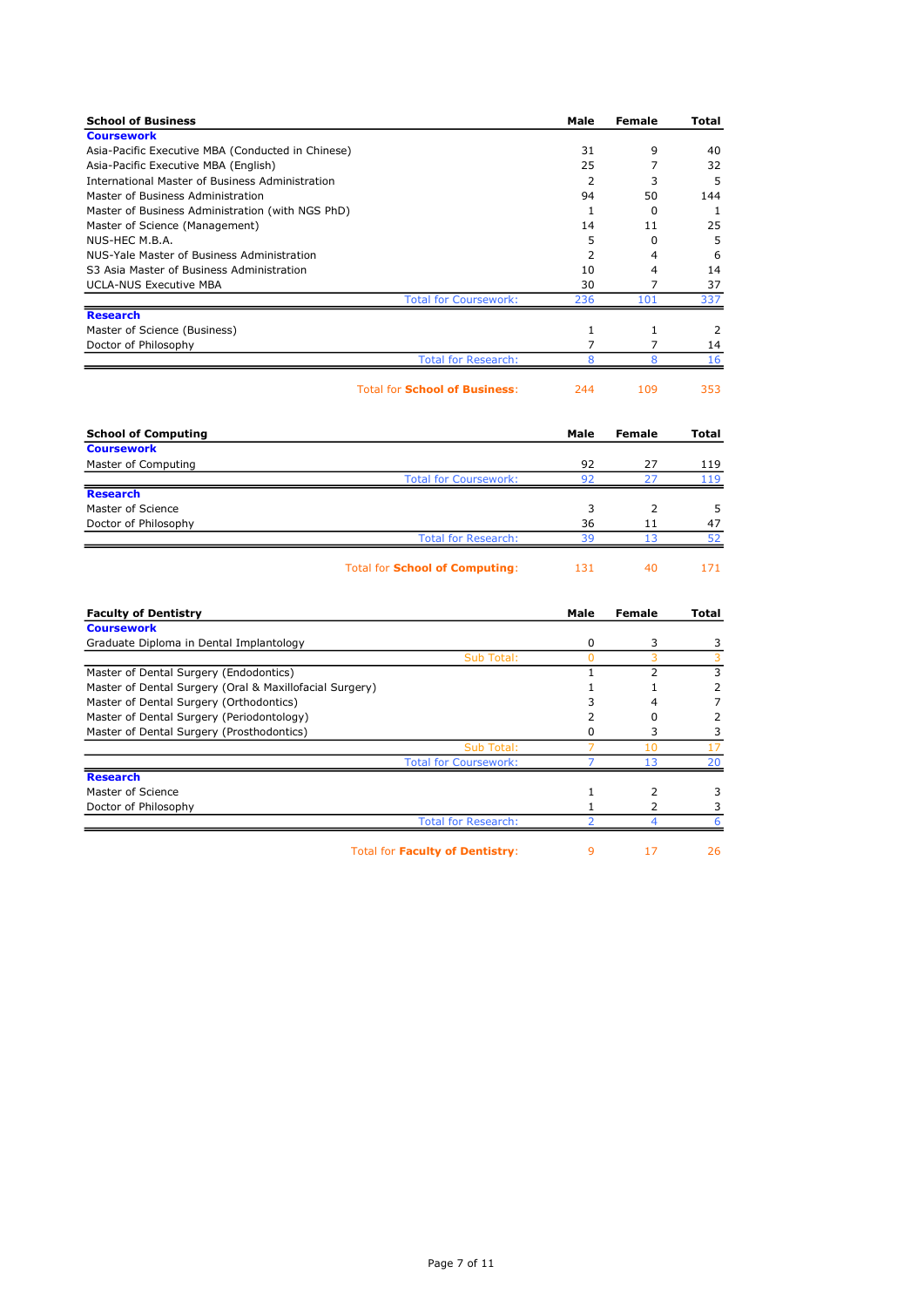| <b>School of Design &amp; Environment</b>                 |                              | Male | Female | Total |
|-----------------------------------------------------------|------------------------------|------|--------|-------|
| <b>Coursework</b>                                         |                              |      |        |       |
| Master of Architecture                                    |                              | 53   | 63     | 116   |
| Master of Arts (Urban Design)                             |                              | 13   | 13     | 26    |
| Master of Landscape Architecture                          |                              | 0    | 9      | 9     |
| Master of Science (Building Performance & Sustainability) |                              | 9    | 8      | 17    |
| Master of Science (Environmental Management)              |                              | 11   | 12     | 23    |
| Master of Science (Integrated Sustainable Design)         |                              |      | 14     | 21    |
| Master of Science (Project Management)                    |                              | 19   | 19     | 38    |
| Master of Science (Real Estate)                           |                              | 16   | 8      | 24    |
|                                                           | <b>Total for Coursework:</b> | 132  | 157    | 289   |
| <b>Research</b>                                           |                              |      |        |       |
| Master of Science (Building)                              |                              |      | 0      |       |
| Master of Science (Real Estate and Urban Economics)       |                              |      | 0      | 0     |
| Doctor of Philosophy                                      |                              | 6    | 8      | 14    |
| NUS-DTU Joint Ph.D.                                       |                              |      | 0      |       |
|                                                           | <b>Total for Research:</b>   |      | Զ      |       |
|                                                           |                              |      |        |       |

Total for **School of Design & Environment:** 141 165 306

| <b>Faculty of Engineering</b>                                 | Male           | <b>Female</b> | <b>Total</b>   |
|---------------------------------------------------------------|----------------|---------------|----------------|
| <b>Coursework</b>                                             |                |               |                |
| Graduate Diploma in Aviation Management                       | 0              | 0             | 0              |
| Sub Total:                                                    | $\overline{0}$ | $\Omega$      | $\Omega$       |
| M.Sc (Hydraulic Engrg & Water Resources Mgmt)                 | 10             | 5             | 15             |
| Master of Science (Chemical Engineering)                      | 21             | 14            | 35             |
| Master of Science (Civil Engineering)                         | 48             | 23            | 71             |
| Master of Science (Electrical Engineering)                    | 79             | 28            | 107            |
| Master of Science (Environmental Engineering)                 | 12             | 15            | 27             |
| Master of Science (Geotechnical Engineering)                  | 14             | 2             | 16             |
| Master of Science (Industrial and Systems Engineering)        | 54             | 30            | 84             |
| Master of Science (Intellectual Property Management)          | 4              | 5             | 9              |
| Master of Science (Management of Technology)                  | 39             | 16            | 55             |
| Master of Science (Materials Science and Engineering)         | 15             | 5             | 20             |
| Master of Science (Mechanical Engineering)                    | 46             | 12            | 58             |
| Master of Science (Mechatronics)                              | $\overline{2}$ | 2             | $\overline{4}$ |
| Master of Science (Offshore Technology)                       | 31             | 6             | 37             |
| Master of Science (Safety, Health & Environmental Technology) | 23             | 15            | 38             |
| Master of Science (Supply Chain Management)                   | 28             | 40            | 68             |
| Master of Science (Systems Design and Management)             | 13             | 10            | 23             |
| Master of Science (Transportation Systems and Management)     | 7              | 4             | 11             |
| <b>Total for Coursework:</b>                                  | 446            | 232           | 678            |
| <b>Research</b>                                               |                |               |                |
| Master of Engineering                                         | 23             | 9             | 32             |
| Doctor of Philosophy                                          | 141            | 64            | 205            |
| NUS-ICL Joint Ph.D. (FoE)                                     | $\overline{2}$ | 0             | 2              |
| NUS-IITM Joint Ph.D.                                          | 1              | 0             | 1              |
| <b>Total for Research:</b>                                    | 167            | 73            | 240            |
| Total for Faculty of Engineering:                             | 613            | 305           | 918            |

| Total for <b>Faculty of Engineering:</b> | 613 |  |
|------------------------------------------|-----|--|
|------------------------------------------|-----|--|

| <b>Faculty of Law</b>                                   | Male | Female | Total |
|---------------------------------------------------------|------|--------|-------|
| <b>Coursework</b>                                       |      |        |       |
| Graduate Diploma in Maritime & Arbitration              | 3    | 3      | 6     |
| Sub Total:                                              |      | 3      | 6     |
| Master of Laws                                          | 3    | 4      | 7     |
| Master of Laws (Asian Legal Studies)                    | 2    |        |       |
| Master of Laws (Corporate & Financial Services Law)     | 9    | 25     | 34    |
| Master of Laws (Intellectual Property & Technology Law) | 0    | 5      | 5     |
| Master of Laws (International & Comparative Law)        | 3    | 6      | 9     |
| Master of Laws (International Business Law)             | 18   | 27     | 45    |
| Master of Laws (Maritime Law)                           | 0    | 11     | 11    |
| Sub Total:                                              | 35   | 79     | 114   |
| <b>Total for Coursework:</b>                            | 38   | 82     | 120   |
| <b>Research</b>                                         |      |        |       |
| Doctor of Philosophy                                    | 4    | 0      | 4     |
| <b>Total for Research:</b>                              |      |        |       |
| Total for Faculty of Law:                               | 42   | 82     | 124   |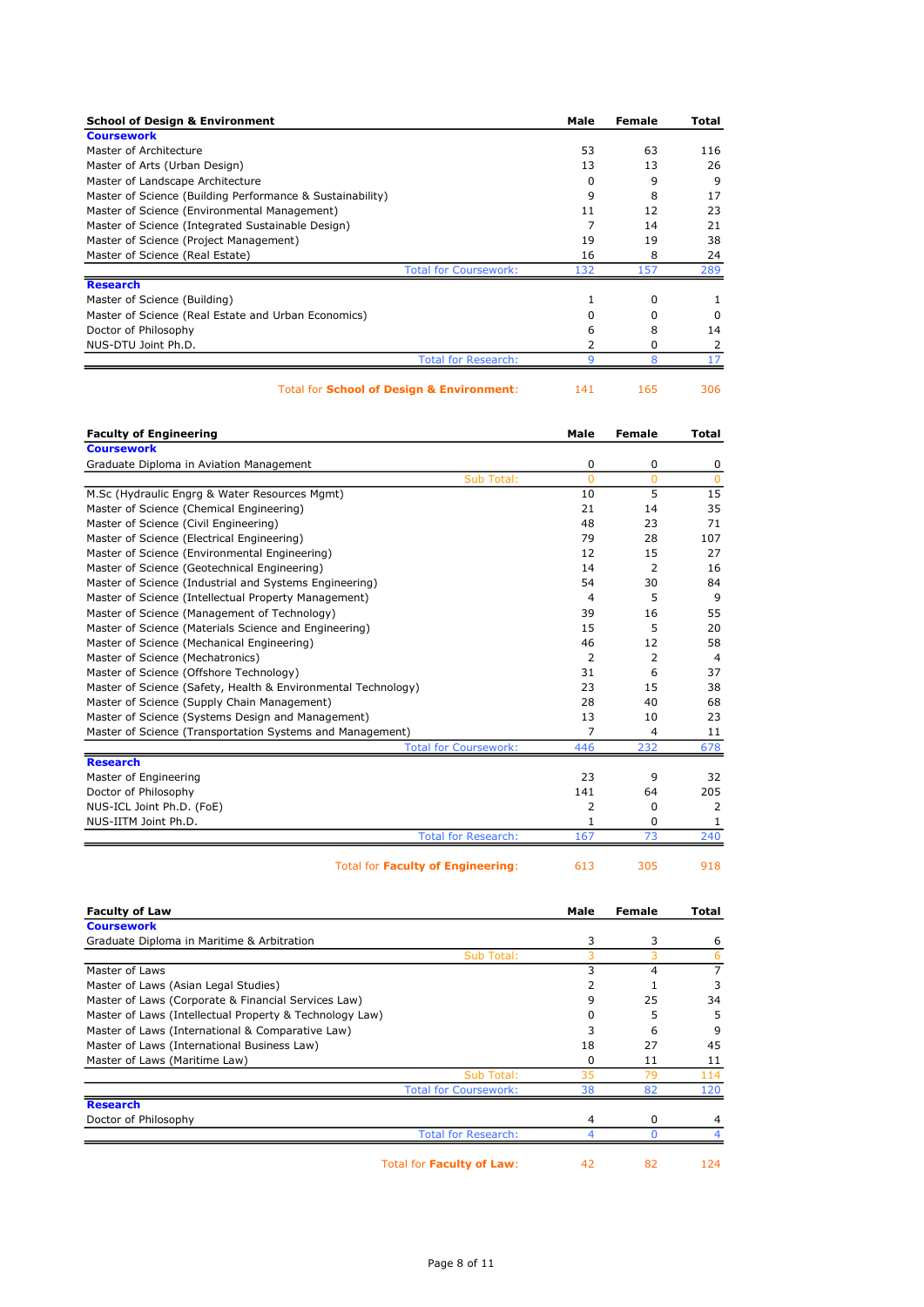| Lee Kuan Yew School of Public Policy                       | Male                          | Female              | Total               |
|------------------------------------------------------------|-------------------------------|---------------------|---------------------|
| <b>Coursework</b>                                          |                               |                     |                     |
| Master in Public Administration                            | 43                            | 15                  | 58                  |
| Master in Public Administration and Management             | 32                            | 21                  | 53                  |
| Master in Public Management                                | 14                            | 5                   | 19                  |
| Master in Public Policy                                    | 33                            | 39                  | 72                  |
| Sub Total:                                                 | 122                           | 80                  | 202                 |
| <b>Total for Coursework:</b>                               | 122                           | 80                  | 202                 |
| <b>Research</b>                                            |                               |                     |                     |
| Doctor of Philosophy<br><b>Total for Research:</b>         | 2<br>$\overline{a}$           | 0<br>$\overline{0}$ | 2<br>$\overline{2}$ |
|                                                            |                               |                     |                     |
| <b>Total for Lee Kuan Yew School of Public Policy:</b>     | 124                           | 80                  | 204                 |
| Saw Swee Hock School of Public Health                      | Male                          | Female              | Total               |
| <b>Coursework</b>                                          |                               |                     |                     |
| Graduate Diploma in Applied Epidemiology                   | $\mathbf 0$                   | 1                   | 1                   |
| Master of Public Health                                    | 13                            | 30                  | 43                  |
| <b>Total for Coursework:</b>                               | 13                            | 31                  | 44                  |
| <b>Research</b>                                            |                               |                     |                     |
| Master of Science                                          | $\mathbf{1}$                  | 2                   | 3                   |
| Doctor of Philosophy                                       | 1<br>$\overline{\phantom{a}}$ | 5<br>$\overline{7}$ | 6<br>$\mathbf{Q}$   |
| <b>Total for Research:</b>                                 |                               |                     |                     |
| <b>Total for Saw Swee Hock School of Public Health:</b>    | 15                            | 38                  | 53                  |
| <b>Faculty of Science</b>                                  | Male                          | <b>Female</b>       | <b>Total</b>        |
| <b>Coursework</b>                                          |                               |                     |                     |
| Joint Master of Science in Industrial Chemistry            | 6                             | 5                   | 11                  |
| Master of Science (Applied Physics)                        | 9                             | $\overline{4}$      | 13                  |
| Master of Science (Chemistry)                              | 8                             | 24                  | 32                  |
| Master of Science (Mathematics)                            | 13                            | 12                  | 25                  |
| Master of Science (Pharmaceutical Sciences and Technology) | 3                             | 6                   | 9                   |
| Master of Science (Physics)                                | 3                             | 3                   | 6                   |
| Master of Science (Quantitative Finance)                   | 23                            | 26                  | 49                  |
| Master of Science (Statistics)                             | 34                            | 57                  | 91                  |
| NUS-ANU Master of Science (Science Communication)          | 5                             | 8                   | 13                  |
| Doctor of Pharmacy                                         | 3                             | 9                   | 12                  |
| <b>Total for Coursework:</b>                               | 107                           | 154                 | 261                 |
| <b>Research</b>                                            |                               |                     |                     |
| Master of Science                                          | 24                            | 21                  | 45                  |
| Doctor of Philosophy                                       | 96                            | 82                  | 178                 |
| NUS-ICL Joint Ph.D. (FoS)                                  | $\overline{2}$                | $\Omega$            | $\overline{2}$      |
| NUS-IITM Joint Ph.D.                                       | $\Omega$                      | $\mathbf{1}$        | $\mathbf{1}$        |
| Ph.D. in Mechanobiology (FoS)                              | 3                             | 3                   | 6                   |
| <b>Total for Research:</b>                                 | 125                           | 107                 | 232                 |
| <b>Total for Faculty of Science:</b>                       | 232                           | 261                 | 493                 |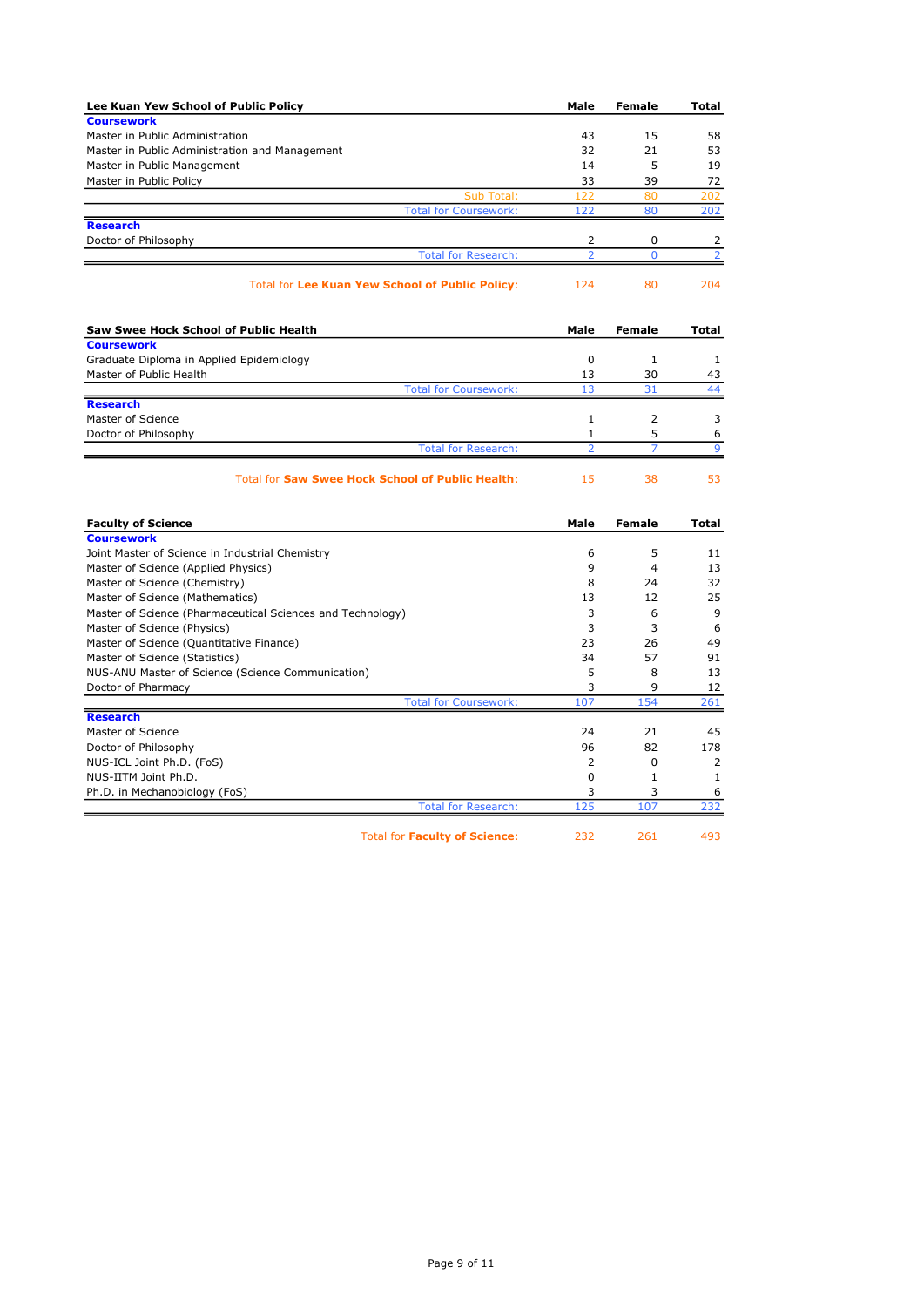| Yong Loo Lin School of Medicine                                                      | Male           | <b>Female</b> | <b>Total</b> |
|--------------------------------------------------------------------------------------|----------------|---------------|--------------|
| <b>Coursework</b>                                                                    |                |               |              |
| Graduate Diploma in Family Medicine                                                  | 36             | 31            | 67           |
| Graduate Diploma in Family Practice Dermatology                                      | 11             | 16            | 27           |
| Graduate Diploma in Geriatric Medicine                                               | 8              | 10            | 18           |
| Graduate Diploma in Mental Health                                                    | 10             | 7             | 17           |
| Graduate Diploma in Occupational Medicine                                            | 17             | 5             | 22           |
| Graduate Diploma in Palliative Medicine                                              | 14             | 6             | 20           |
| Sub Total:                                                                           | 96             | 75            | 171          |
| Master of Clinical Investigation                                                     | 9              | 8             | 17           |
| Master of Medicine (Anaesthesiology)                                                 | 8<br>17        | 14<br>17      | 22<br>34     |
| Master of Medicine (Diagnostic Radiology)<br>Master of Medicine (Emergency Medicine) | 12             | 6             | 18           |
| Master of Medicine (Family Medicine)                                                 | 12             | 18            | 30           |
| Master of Medicine (Internal Medicine)                                               | 26             | 52            | 78           |
| Master of Medicine (Obstetrics and Gynaecology)                                      | 3              | 2             | 5            |
| Master of Medicine (Ophthalmology)                                                   | $\overline{7}$ | 5             | 12           |
| Master of Medicine (Orthopaedic Surgery)                                             | 14             | $\mathbf 1$   | 15           |
| Master of Medicine (Otorhinolaryngology)                                             | 6              | 6             | 12           |
| Master of Medicine (Paediatric Medicine)                                             | 6              | 23            | 29           |
| Master of Medicine (Surgery)                                                         | 19             | 7             | 26           |
| Master of Nursing                                                                    | 4              | 16            | 20           |
| Master of Science (Speech and Language Pathology)                                    | 0              | 1             | 1            |
| Sub Total:                                                                           | 143            | 176           | 319          |
| <b>Total for Coursework:</b>                                                         | 239            | 251           | 490          |
| <b>Research</b>                                                                      |                |               |              |
| Joint M.Sc. in Infectious Diseases, Vaccinology and Drug Discovery                   | 2              | $\mathbf 0$   | 2            |
| Master of Science                                                                    | 6              | 10            | 16           |
| Master of Science (Nursing)                                                          | $\Omega$       | 3             | 3            |
| Doctor of Philosophy                                                                 | 44             | 59            | 103          |
| Doctor of Philosophy (Nursing)                                                       | $\mathbf{1}$   | $\mathbf{1}$  | 2            |
| PhD in Cancer Biology                                                                | 4              | 6             | 10           |
| <b>Total for Research:</b>                                                           | 57             | 79            | 136          |
| Total for Yong Loo Lin School of Medicine:                                           | 296            | 330           | 626          |
| <b>Yong Siew Toh Conservatory of Music</b>                                           | Male           | <b>Female</b> | Total        |
| <b>Research</b>                                                                      |                |               |              |
| Master of Music                                                                      | 4              | 1             | 5            |
| <b>Total for Research:</b>                                                           | 4              | $\mathbf{1}$  | 5            |
| <b>Total for Yong Siew Toh Conservatory of Music:</b>                                | $\overline{4}$ | $\mathbf{1}$  | 5            |
| <b>DUKE-NUS MEDICAL SCHOOL</b>                                                       | Male           | Female        | Total        |
| <b>Coursework</b>                                                                    |                |               |              |
| Doctor of Medicine                                                                   | 22             | 28            | 50           |
| <b>Total for Coursework:</b>                                                         | 22             | 28            | 50           |
| <b>Research</b><br>Doctor Of Philosophy                                              | 2              |               | 5            |
| <b>Total for Research:</b>                                                           | フ              | 3<br>3        | 5            |
|                                                                                      |                |               |              |
| Total for Duke-NUS Graduate Medical School S'pore:                                   | 24             | 31            | 55           |